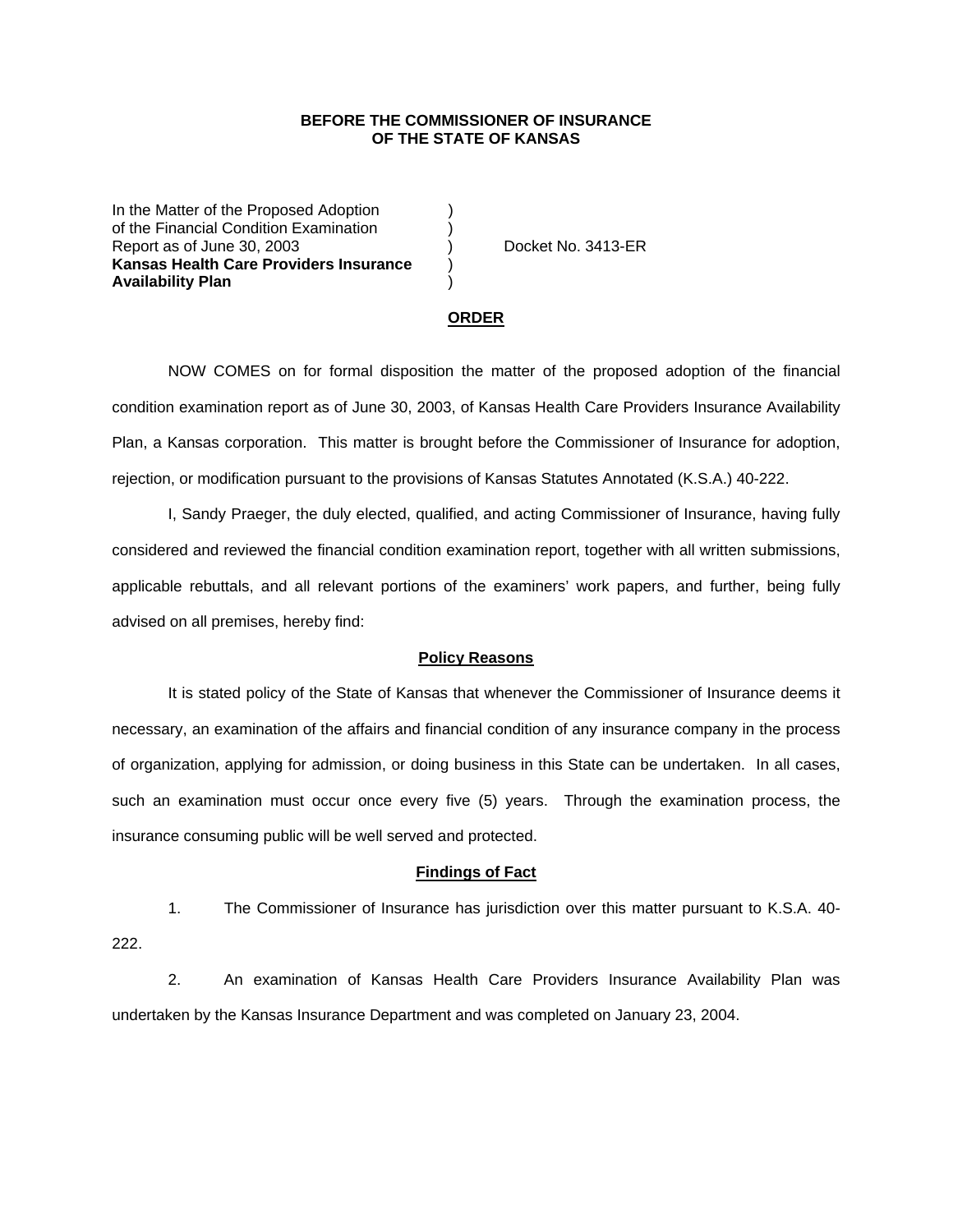3. The examiner-in-charge tendered and filed with the Kansas Insurance Department a verified written report of the examination within thirty (30) days following completion of the examination, to wit; January 23, 2004.

 4. Following receipt of the verified report, the Kansas Insurance Department transmitted the report to Kansas Health Care Providers Insurance Availability Plan on May 26, 2004, with a duly executed notice advising the company of its opportunity to prepare and submit to the Kansas Insurance Department a written submission or rebuttal with respect to any and all matters contained in the report. Kansas Health Care Providers Insurance Availability Plan was further advised that any written submission or rebuttal needed to be filed with the Kansas Insurance Department no later than thirty (30) days after receipt of the verified report.

 5. Kansas Health Care Providers Insurance Availability Plan filed a written rebuttal of the verified report on August 26, 2004.

 6. Based upon the written submission tendered by Kansas Health Care Providers Insurance Availability Plan, the company took exceptions to matters contained in the verified report.

 7. The Kansas Insurance Department transmitted a revised report to Kansas Health Care Providers Insurance Availability Plan on September 8, 2004, with a duly executed notice advising the company of its opportunity to prepare and submit to the Kansas Insurance department a written submission or rebuttal with respect to any and all matters contained in the report. Kansas Health Care Providers Insurance Availability Plan was further advised that any written submission or rebuttal needed to be filed with the Kansas Insurance Department no later than ten (10) days after receipt of the verified report.

 8. During the ten (10) day period mentioned in the preceding paragraph, company officials requested a meeting with the Kansas Insurance Department. The Kansas Insurance Department agreed at a meeting with company officials held at the Kansas Insurance Department on November 17, 2004, to move certain examination report language to a management letter, after which company officials indicated the report would be acceptable. The company took no further exceptions to matters contained in the verified report.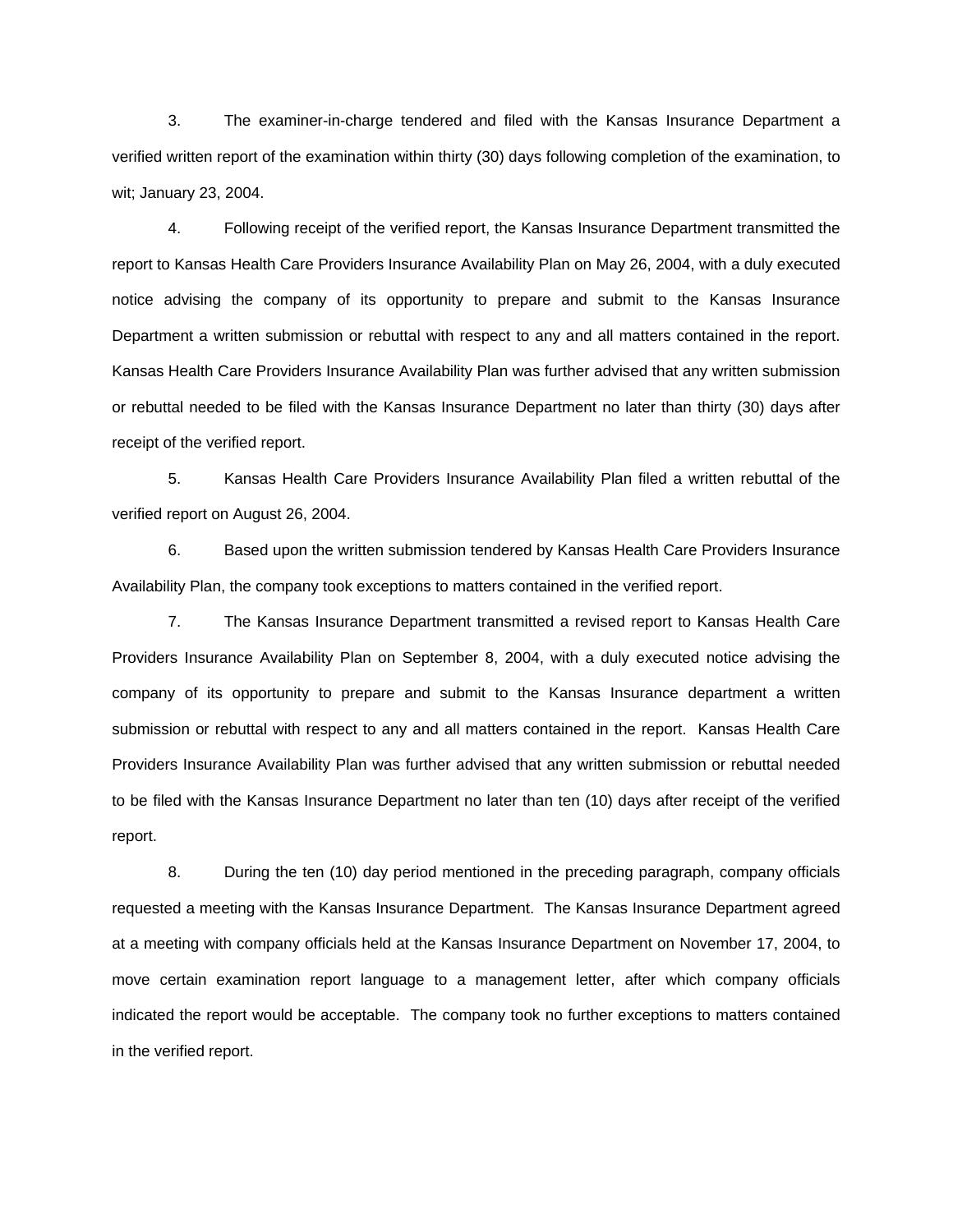9. Within thirty (30) days of the end of the time period allowed for written submission or rebuttal, the Commissioner of Insurance fully reviewed the report, together with all written submissions and rebuttals provided by Kansas Health Care Providers Insurance Availability Plan. The Commissioner of Insurance further reviewed all relevant workpapers.

 10. No other written submissions or rebuttals were submitted by Kansas Health Care Providers Insurance Availability Plan.

# **Conclusion of Law**

9. K.S.A. 40-222(k)(2) provides:

"Within 30 days of the end of the period allowed for the receipt of written submissions or rebuttals, the commissioner shall fully consider and review the report, together with any written submissions or rebuttals and any relevant portions of the examiners workpapers and enter an order:

- (A) Adopting the examination report as filed or with modification or corrections. If the examination report reveals that the company is operating in violation of any law, regulation or prior order of the commissioner, the commissioner may order the company to take any action the commissioner considers necessary and appropriate to cure such violations; or
- (B) rejecting the examination report with directions to the examiners to reopen the examination for purposes of obtaining additional data, documentation or information, and refiling pursuant to subsection (k); or
- (C) call and conduct a fact-finding hearing in accordance with K.S.A. 40-281 and amendments thereto for purposes of obtaining additional documentation, data, information and testimony."
- 10. Based upon the Finding of Fact enumerated in paragraphs #1 through #8 above, the

financial condition examination report as of June 30, 2003, of Kansas Health Care Providers Insurance

Availability Plan should be adopted.

# **IT IS THEREFORE, BY THE COMMISSIONER OF INSURANCE, ORDERED THAT:**

1. The financial condition examination report as of June 30, 2003, of Kansas Health Care

Providers Insurance Availability Plan, hereby is adopted.

2. The Commissioner of Insurance retains jurisdiction over this matter to issue any and all

further Orders deemed appropriate or to take such further action necessary to dispose of this matter.